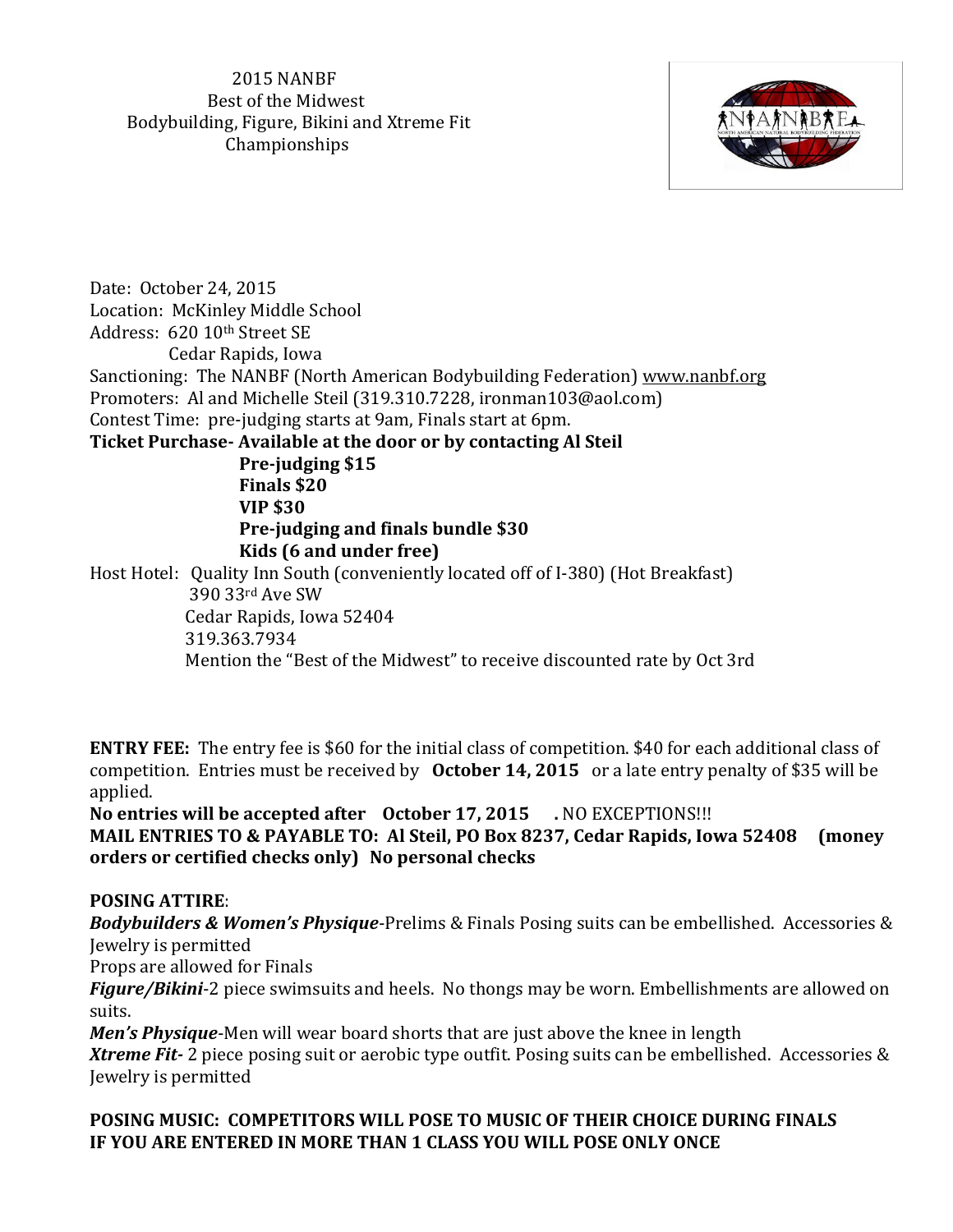Bodybuilders (male & female) & Women's Physique-music will be limited to 60 seconds Mixed Pairs-music will be limited to 180 seconds (routine will be performed during prelims) Xtreme Fit-music will be limited to 120 seconds (routine will be performed during prelims) Figure, Bikini & Men's Physique-House music will be provided for the presentation walk

Awards: Awards will be given to the top 5 in each division; overalls will be awarded when warranted. Best posers & additional awards may be awarded.

Height classes will apply to Novice & Open Categories. (Promoter reserves the right to adjust classes)

#### **ELIGIBILTY:**

The Nanbf Best of the Midwest is open to all physique athletes who have not at any time during the 84 months prior to the day preceding this event, engaged in the personal use of anabolic steroids, other growth enhancing drugs or Rx diuretics used to prepare for his competition. This includes over the counter diuretics used 7 days prior to this event. Refer to the banned substance list at [www.NANBF.org](http://www.nanbf.org/) or contact the promoter for any questions.

#### **TESTING & CHECK-IN:**

Every competitor must take a polygraph and pass. The polygraph appointments are scheduled by promoter as your entry form is received. The polygraph fee is \$40 CASH, paid directly to polygraph examiner. This test is good for *30 days* at all NANBFshows. Promoter has the rightto test and retest prior to or after the show. Polygraph is by appointment only. NANBF membership is required.

BE PREPARED TO POLYGRAPH UPTO3DAYS PRIOR TOCONTEST NO EXCEPTIONS!!

All competitors must **present valid** NANBF Card at check in. NANBF cards are \$65. They can be purchased online @ www.nanbf.org. (Additional information about drug testing will be emailed to you after we receive your entry.)

> 2015 Best of the Midwest- ENTRY FORM No Personal Checks. Please make Money Order or Certified Check payable to: Al Steil, PO Box 8237, Cedar Rapids, Iowa 52408

| Competitor Name: Competitor Name:                                                                                                                      |                                         |                                   |                                                                                   |                              |  | Sex                              |                                    | Exact Height |  | ft in |  |
|--------------------------------------------------------------------------------------------------------------------------------------------------------|-----------------------------------------|-----------------------------------|-----------------------------------------------------------------------------------|------------------------------|--|----------------------------------|------------------------------------|--------------|--|-------|--|
|                                                                                                                                                        |                                         | City                              | and the state of the state of the state of the state of the state of the state of |                              |  |                                  | State                              | Zip          |  |       |  |
| Reachable Phone $\#$ ( ) - The set of $\Box$                                                                                                           |                                         |                                   | Email Address<br><u> 1980 - Jan Barat, martin da shekara tsa n</u>                |                              |  |                                  |                                    |              |  |       |  |
|                                                                                                                                                        |                                         |                                   |                                                                                   | Last 4 digits of $SS#$ / / / |  |                                  |                                    |              |  |       |  |
| **you will be required to sign a release as a standard Nanbf procedure at check in. If you are under 18 a parent will be required to sign the release. |                                         |                                   |                                                                                   |                              |  |                                  |                                    |              |  |       |  |
|                                                                                                                                                        |                                         |                                   |                                                                                   |                              |  | Men's Novice Physique            |                                    |              |  |       |  |
|                                                                                                                                                        | Novice Bikini                           | Novice Women's Physique           |                                                                                   |                              |  | $\Box$ Men's Open Physique       |                                    |              |  |       |  |
|                                                                                                                                                        | Open Bikini                             | Open Women's Physique             |                                                                                   |                              |  |                                  | $\Box$ Men's Master's 40+ Physique |              |  |       |  |
|                                                                                                                                                        | Masters 40+ Bikini                      | Master's 40+ Women's Physique     |                                                                                   |                              |  | $\Box$ Men's Teen Bodybuilding   |                                    |              |  |       |  |
| ⊔                                                                                                                                                      | Novice Figure                           | Novice Women's Bodybuilding<br>⊔  |                                                                                   |                              |  | $\Box$ Men's Novice Bodybuilding |                                    |              |  |       |  |
| Ш                                                                                                                                                      | Open Figure                             | Open Women's Bodybuilding         |                                                                                   |                              |  | $\Box$ Men's Open Bodybuilding   |                                    |              |  |       |  |
|                                                                                                                                                        | Master's 40+ Figure                     | Master's Women's Bodybuilding 40+ |                                                                                   |                              |  |                                  | Men's Master's Bodybuilding 40+    |              |  |       |  |
|                                                                                                                                                        |                                         | Xtreme Fit                        |                                                                                   |                              |  |                                  | Men's Master's Bodybuilding 50+    |              |  |       |  |
|                                                                                                                                                        | Mixed Pairs Bodybuilding (Partners Name |                                   |                                                                                   |                              |  |                                  |                                    |              |  |       |  |